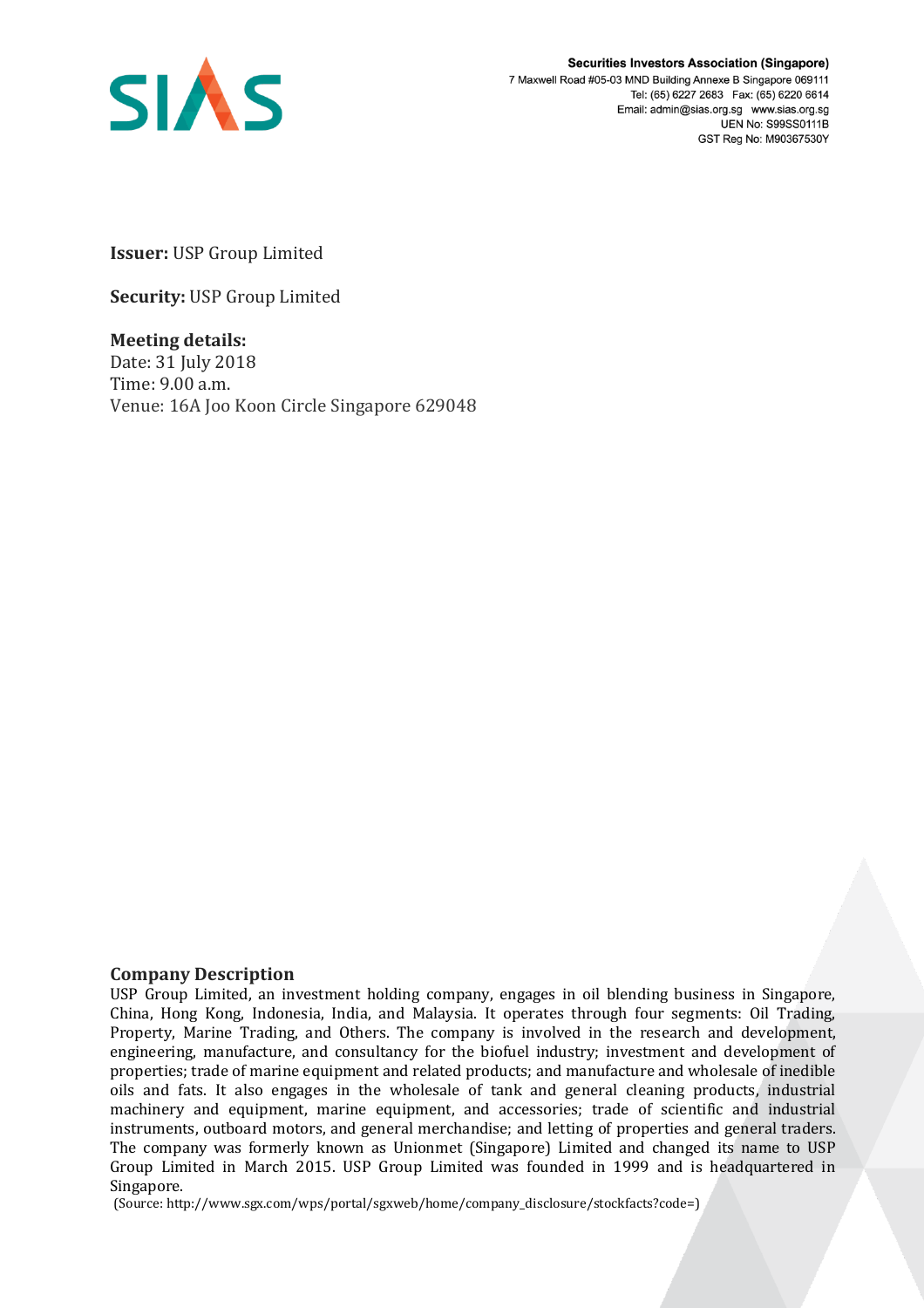

1. Would the board/management provide shareholders with better clarity on the following operational matters? Specifically:

- **(i) Mercury outboard motors: Can management help shareholders understand the key drivers of the market for outboard motors? What are the opportunities in the next 2-3 years in the region?**
- **(ii) Watercar (amphibious vehicle): How synergetic is the distributorship of the amphibious vehicle with the group's current operations? Who are the potential customers and what is the addressable market for amphibious vehicle in the region?**
- **(iii) Boat building:** The group is also looking to extend into boat building with the signing of two agreements to build high performance boats for customers and to build affordable and quality yachts. **Given the excesses in the marine industry, did management identify the key success factors that would allow the group to venture successfully into boat building? Can management further clarify its intended business model?**
- **(iv) Capital expenditure: What is the project capital expenditure required to fund these new ventures? How is the group going to fund these new businesses?**
- **(v) Biodiesel: Can management also provide shareholders with better visibility of its plans for its eco-fuel facility?**

2. The group's investment properties are carried at \$35.1 million and generated rental income of \$3.7 million in FY18.

- **(i) Can management provide a breakdown to the valuation of the investment properties?**
- **(ii) How did the company decide to sell the London residential unit?**
- **(iii) What is the occupancy rate of the three units in Woodlands Industrial Park?**

In addition, under the group's property, plant and equipment and development property, the group has made the following disclosure:

- **(iv) Redevelopment of 16 Joo Koon Circle: What is the expected capital investment to redevelop the industrial property? Will the property be solely for the group's own use?**
- **(v) 71 Blandford Drive: With the temporary occupation permit obtained on 14 February 2018, what are management's plans to maximise the return from this redevelopment? What is the projected ROI?**